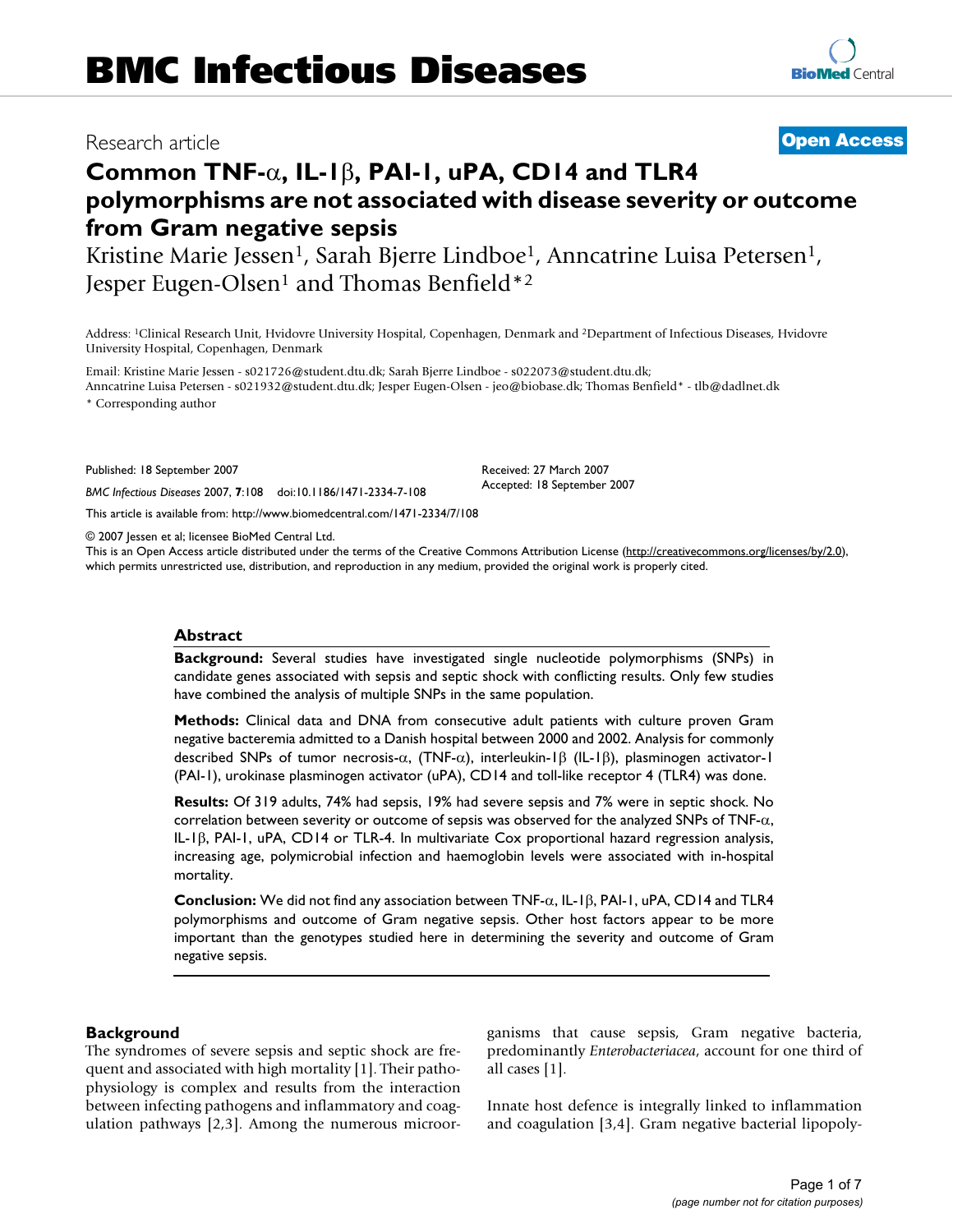saccharide (LPS, endotoxin) is sensed by LPS-binding protein (LBP) by the human host. The LPS-LBP complex binds to the cellular surface receptor CD14 and interacts with the toll-like receptor 4 (TLR4) to induce nuclear factor κ-B signalling and transcription of cytokines, chemokines, adhesion and coagulation factors [5]. Among these, tumor necrosis factor α (TNF-α) and interleukin-1β (Il-1β) are decisive proinflammatory mediators. Blood clotting can be initiated by TNF- $\alpha$  and endotoxin and is counteracted by fibrinolysis. Fibrinolysis is initiated by two types of plasminogen activators, the urokinase-type (uPA) and the tissue-type (tPA) and may be inhibited by the plasminogen activator inhibitors, PAI-1 and PAI-2.

Genetic epidemiologic studies suggest a strong genetic influence on the outcome from sepsis [6]. Since dysregulation of innate immunity is believed to be central for the manifestations of sepsis, studies of genetic susceptibility to and outcome of septic shock have focused on genes involved in inflammatory and coagulation pathways. Synonymous and non-synonymous single nucleotide polymorphisms (SNPs) may alter the expression or function of transcribed gene products. We included SNPs that had been shown in other studies to have either clinical or experimental relevance with sepsis outcome through the inflammatory and coagulation pathways. Data indicate that SNPs of TNF-α [7,8], Il-1β [9,10], PAI-1 [11,12], and CD14 [13] may be associated with a poor prognosis from sepsis. Polymorphisms in TLR4 [14] and CD14 [13] are further associated with an increased susceptibility to infection. The uPA polymorphism has not previously been studied in sepsis.

Here we present a genetic association study of Gram negative sepsis with focus on six SNPs previously linked to sepsis pathogenesis and survival.

# **Methods**

## *Patients*

All patients older than 17 years admitted to Hvidovre Hospital between June 2000 and May 2002 with a positive blood culture yielding a Gram negative organism were included in the study. Demographic, clinical and laboratory data were extracted on a standardized form. Sepsis, severe sepsis and septic shock were classified according to international guidelines [2]. The study was approved by the Ethics Committee for Copenhagen and Frederiksberg Counties (01-085/2000). None of the patients were lost to follow-up.

## *Deoxyribonucleic Acid Extraction*

1.5 mL of positive blood culture media was lysed with 1.5 mL of 5 M guanidinium-HCl-100 mM Tris (pH 8.0) [15]. DNA was then extracted with QIAamp mini Spin columns (Qiagen, Hilden, Germany) as described by the manufacturer and stored at -20°C.

## *Genotyping*

Primers, probes and restriction enzymes are shown in Table 1. The TNF- $\alpha$  SNP was analyzed using a Light Cycler (Roche, Basel, Switzerland) as previously described [16]. Il-1β SNP was analyzed by Polymerase Chain Reaction Restriction Fragment Length Polymorphism (PCR-RFLP) analysis and PAI-1 by allele specific PCR as described [17]. uPA, TLR4, and CD14 were analyzed using a microsphere based assay (Luminex 100, Luminex Corp., Austin, TX). Wild type and mutant allele capture oligonucleotide probes (Table 1) were synthesized and modified at the 5' terminus (TAG Copenhagen, Denmark) and coupled to carboxylated microspheres as described by Luminex. PCR was performed using a multiplex PCR (Qiagen multiplex PCR kit, Qiagen) with biotin-labelled primers (Table 1), and conditions included 95°C for 15 min, 40 cycles of 92°C for 30 seconds, 55°C for 30 seconds and 72°C for 60 seconds. Each biotinylated amplicon was denatured at 95°C for 5 min and hybridized at 54°C for 7.5 min. Samples were filtered through a 1.2 µm Durapore filter, washed, resuspended with streptavidin-R-phycoerythrin, incubated for 10 min and then filtered and washed again before being read with a Luminex-100 according to manufacturer's protocol. All genotyping was performed blinded to study details. The TNF-α, uPA, TLR4, and CD14 SNP results obtained by Lighcycler and Luminex analysis were verified by PCR-RFLP with a minimum of 40 randomly selected samples for each SNP [18-21]. Congruence was found for all samples. IL-1β and PAI-1 SNPs were not assessed by other means.

## *Hardy-Weinberg equilibrium (HWE)*

HWE analysis was performed for each SNP by comparing the detected genotype distribution with the theoretical distribution estimated on the basis of the SNP allelic frequencies.  $P > 0.05$  ( $\chi^2$  statistics) was considered to indicate equilibrium.

## *Statistics*

Genotype distributions were compared using  $\chi^2$  statistics. Relative risk (RR) with 95% confidence interval (CI) of inhospital mortality associated with genotypes and other variables was estimated using Cox proportional hazards regression analysis by forced entry. Each covariate was entered separately and covariates that were associated with disease at the  $P < 0.1$  level were included in the multivariate model. Survival curves were constructed by the method of Kaplan-Meier. The date of diagnosis (baseline) was defined as the date of blood culture. Analysis was performed with SPSS 11.5 (Statistical Package for Social Sciences, Chicago, IL.). Power And Precision 2.00 (Biostat,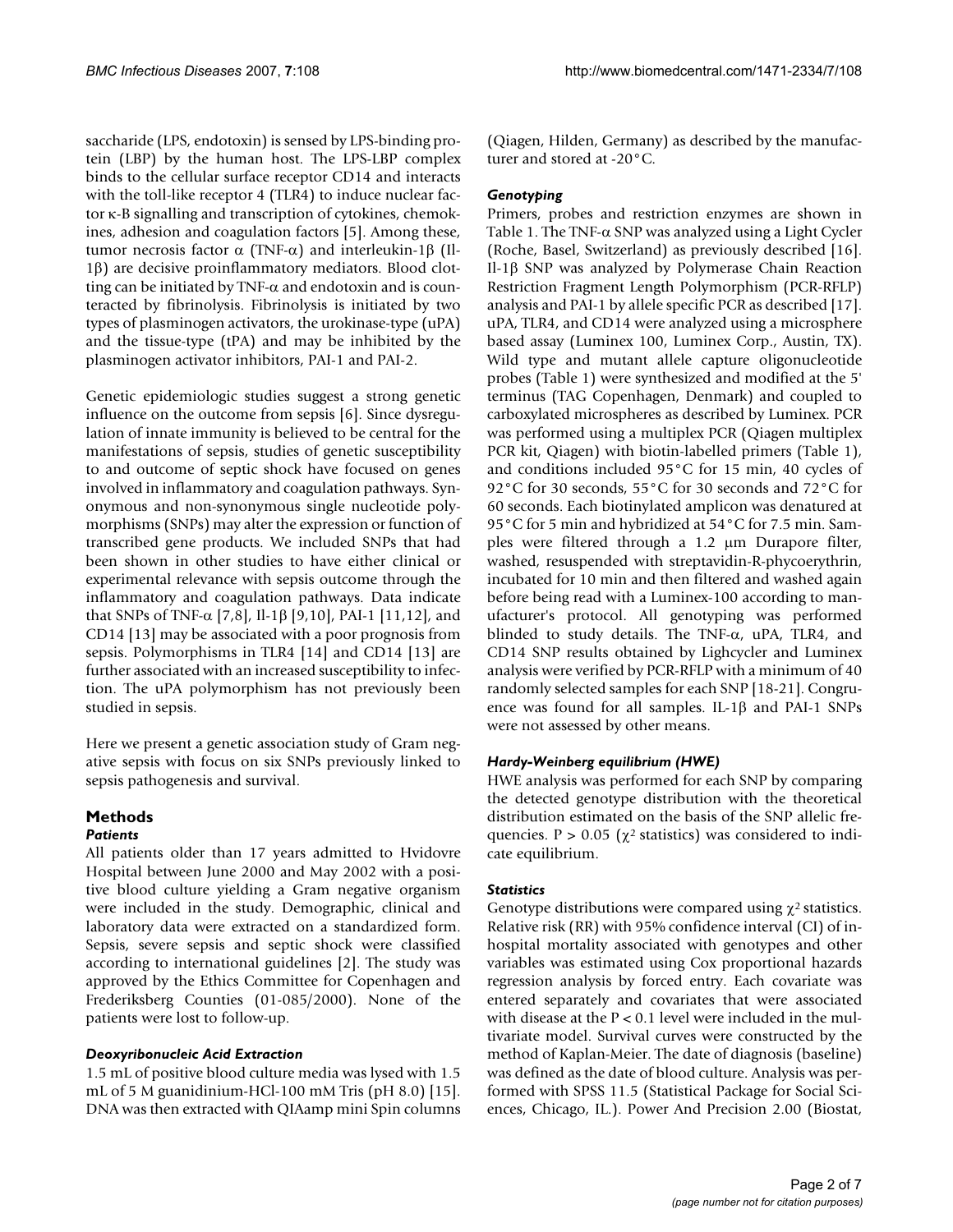| Gene             | <b>SNP</b> | Sense primer                                                                       | <b>Antisense primer</b>                    | <b>Probe/restriction enzyme</b>                                                                                             |
|------------------|------------|------------------------------------------------------------------------------------|--------------------------------------------|-----------------------------------------------------------------------------------------------------------------------------|
| TNF- $\alpha$    | G-308 A    | $5 -$<br>TAGGTTTTGAGGGGCATGGGGA<br>$C-3'$                                          | 5'- TCTCGGTTTCTTCTCCATCG -<br>3'           | $5^{\prime}$<br>TAGGTTTTGAGGGGCATGGGGA<br>C-3'-fluorescein<br>5'-LC Red640-<br>GGGTTCAGCCTCCAGGGTCCTA<br>CACAC-3'-phosphate |
| $II-I\beta$      | C3953T     | 5'-CACTCCCAGCTTCATCCCTA-3'                                                         | 5'-AGGTGCATCGTGCACATAAG-<br>3'             | Taq I                                                                                                                       |
| PAI-I            | 4G/5G      | 5G allele: 5'-<br>GTCTGGACACGTGGGGG-3 '4G<br>allele: $5'$ -<br>GTCTGGACACGTGGGGA-3 | TGCAGCCAGCCACGTGATTGTC<br>$TAG-3'$         | None                                                                                                                        |
| uPA              | $C$ 422 T  | 5'-biotin-<br>ACTGCAGGAACCCAGACAAC-3'                                              | 5'-AGGGAGGCAGGTAGGAGAAA-<br>3'             | 5'-GCCTAAAGCCGCTTGTCCAA-<br>3'5'<br>GGCCTAAAGCTGCTTGTCCAA-3'                                                                |
| TLR4             | A 896G     | 5'-biotin-<br>AGTCCATCGTTTGGTTCTGG-3'                                              | $5'$ -<br>AATAGTCACACTCACCAGGGAA<br>$A-3'$ | $5 -$<br>AGTCAATAATATCATCGAGGTAG<br>$-3'5'$<br>AGTCAATAATACCATCGAGGTAG<br>$-3'$                                             |
| CD <sub>14</sub> | $C-159T$   | 5'-biotin-<br>CACCCACCAGAGAAGGCTTA-3'                                              | 5'-ATCACCTCCCCACCTCTCTT-3'                 | 5'-GGAGGGGGCCCGTAACA-3' 5'-<br>GGGAGGGGGACCGTAACAG-3'                                                                       |

#### **Table 1: Primers, probes and restriction enzymes**

TNF-α: tumor necrosis factor alpha; Il-1β: interleukin-1 beta; PAI-1: plasminogen activator inhibitor 1; uPA: urokinase-type plasminogen activator; TLR4: toll-like receptor 4; CD14: cluster of differentiation 14; A: adenine; T: thymidine; C: cytosine; G: guanine; SNP: single nucleotide polymorphism; LC: light cycler

Englewood, NJ) was used to calculate statistical power to detect changes in survival.

## **Results**

#### *Patient characteristics*

From June 2000 through May 2002, 452 consecutive episodes of Gram negative bacteremia were diagnosed among 427 individuals at Hvidovre Hospital. Of these, 319 were a first episode and had DNA collected. There were no statistical significant differences between individuals included and excluded from the present study. The median age was 76 (interquartile range: 61–84), 172 (54%) of subjects were women, and 255 (80%) had at least one chronic underlying illness. In most patients the infectious focus was the urinary tract (83%) and the most common Gram negative bacteria were *Escherichia coli* (69%) and *Klebsiella pneumoniae* (11%). Nineteen other Gram negative bacteria accounted for the remaining 20%.

### *Genotypes*

Of 319 included specimens, TNF- $\alpha$  was amplifiable in 304, Il-1β in 317, PAI-1 in 316, uPA in 313, TLR4 in 301, and CD14 in 314. All genotypes were in Hardy-Weinberg equilibrium. Distributions are shown in Table 2.

### *Genotypes and baseline characteristics*

No associations were found between genotypes and demographics (age, sex, and comorbidity), temperature, mean arterial blood pressure, white blood cell count, C- reactive protein or causative organism at the time of blood culture.

### *Disease severity and genotype*

The majority of patients met the criteria for sepsis at the time of blood culture (74%). 19% met the criteria for severe sepsis and 7% were in septic shock.

Neither TNF-α, Il-1β, PAI-1, uPA, TLR4, nor CD14 SNPs were associated with disease severity.

### *Mortality and genotype*

In total 63 (19%) died during hospitalization. Mortality increased with severity of disease from 17% for sepsis to 25% and 38% for severe sepsis and septic shock, respectively (Figure 1). We did not detect any association between the tested SNPs and outcome (in-hospital, 1 or 3 month mortality rates) when tested for the whole group or tested for each of the severity groups (Table 3).

#### *Multivariate analysis of factors associated with outcome*

A possible association of genotypes and other baseline variables with in-hospital mortality was further explored by Cox regression analysis. By univariate analysis, increasing age, disease severity, polymicrobial infection, intensive care admission, lower haemoglobin, leukocytosis, elevated C-reactive protein, elevated plasma urea, and elevated alanine transferase was associated with in-hospital mortality. Sex, comorbidity, alcoholism, mean arterial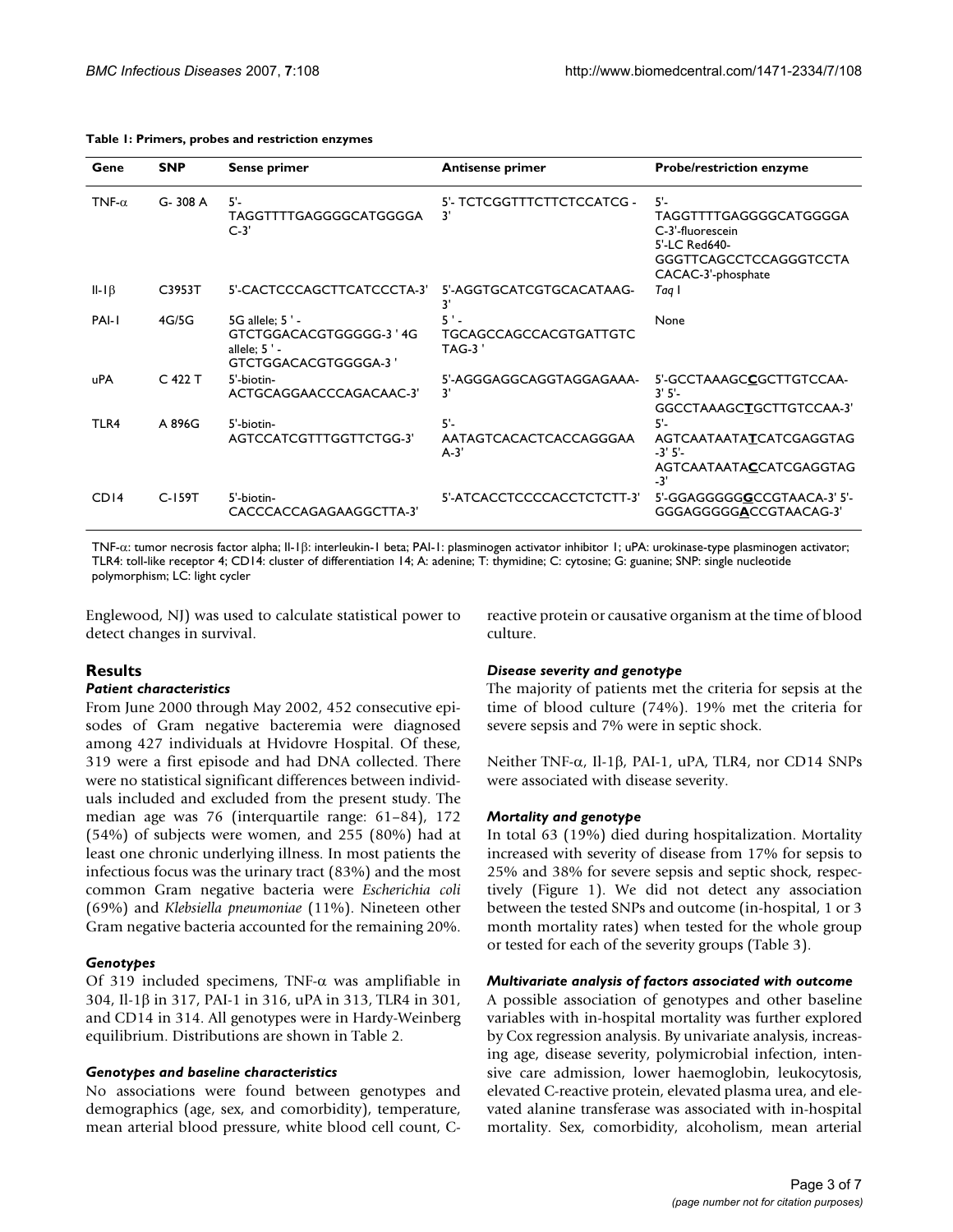| Genotype               | Sepsis (%) | Severe sepsis<br>$(\%)$ | Septic shock (%) | All (%)   | P value |
|------------------------|------------|-------------------------|------------------|-----------|---------|
| TNF- $\alpha$ (G-308A) |            |                         |                  |           |         |
| GG                     | 134(60)    | 35 (58)                 | 13(65)           | 182(60)   |         |
| GA                     | 80 (36)    | 20(33)                  | 6(30)            | 106(35)   |         |
| AA                     | 10(4)      | 5(9)                    | 1(5)             | 16(5)     | 0.92    |
| II-I $\beta$ (C3953T)  |            |                         |                  |           |         |
| CC                     | 135 (57)   | 32(53)                  | 11(52)           | 178(56)   |         |
| <b>CT</b>              | 83 (35)    | 24(40)                  | 10(48)           | 117(37)   |         |
| <b>TT</b>              | 18(8)      | 4(7)                    | 0                | 22(7)     | 0.5     |
| <b>PAI-1 (4G/5G)</b>   |            |                         |                  |           |         |
| 4G-4G                  | 67(28)     | 16(27)                  | 7(33)            | 90(28)    |         |
| 4G-5G                  | 134 (58)   | 37(62)                  | 12(57)           | 183 (58)  |         |
| 5G-5G                  | 35(14)     | 7(11)                   | 2(10)            | 44 (14)   | 0.89    |
| $uPA$ (C422T)          |            |                         |                  |           |         |
| CC                     | 135 (58)   | 41(67)                  | 11(52)           | 187(60)   |         |
| <b>CT</b>              | 87 (38)    | 19(31)                  | 8(38)            | 114(36)   |         |
| <b>TT</b>              | 9(4)       | 1(2)                    | 2(10)            | 12(4)     | 0.30    |
| <b>TLR4</b> (A 896G)   |            |                         |                  |           |         |
| AA                     | 204 (91)   | 52 (91)                 | 18 (86)          | 274 (91)  |         |
| AG                     | 19(9)      | 5(9)                    | 3(14)            | 27(9)     |         |
| GG                     | 0          | 0                       | 0                | 0         | 0.52    |
| CD14 (C-159T)          |            |                         |                  |           |         |
| CC                     | 72 (31)    | 13(22)                  | 7(33)            | 92 (29)   |         |
| <b>CT</b>              | 117(50)    | 30(51)                  | 9(43)            | 156(50)   |         |
| <b>TT</b>              | 45 (19)    | 16(27)                  | 5(24)            | 66 $(21)$ | 0.57    |

#### **Table 2: Association between genotype and disease severity**

TNF-α: tumor necrosis factor alpha; Il-1β: interleukin-1 beta; PAI-1: plasminogen activator inhibitor 1; uPA: urokinase-type plasminogen activator; TLR4: toll-like receptor 4; CD14: cluster of differentiation 14; A: adenine; T: thymidine; C: cytosine; G: guanine

pressure, temperature, lymphocyte count, platelet count, bilirubin and lactate dehydrogenase was not associated with in-hospital mortality. Variables were then grouped in two categories due to the many covariates associated with mortality in univariate analysis relative to the number of events and, thereby, the risk of overfitting the multivariate analysis. Model 1 consisted of demographic variables and microbiological findings and model 2 consisted of laboratory values. Variables associated with in-hospital mortality at  $P < 0.05$  were then fitted in a third model. By this approach, increasing age and polymicrobial infection was associated with a poor outcome, whereas increasing haemoglobin levels were associated with a better outcome (Table 4). Finally, based on this analysis, we stratified for polymicrobial infection and/or entered age and/or haemoglobin levels in the Cox analysis in order to investigate whether SNPs affected outcome in subgroups of patients with Gram negative sepsis. None of the SNPs were associated with outcome.

### **Discussion**

We did not find any association between disease severity and putative SNPs involved in inflammatory and coagulation pathways during the course of sepsis nor were any of the SNPs associated with outcome. The homozygous TNFα AA and heterozygous TLR4 AG SNPs were associated with an increased but statistically non-significant risk of death.

Genetic association studies notoriously contradict one another [22]. Conflicting results have been reported for TNF- $\alpha$  (G-308A), which was associated to disease severity and outcome in some [7,8,23] but not other studies [24- 26]. Controversy also exists regarding the role of for PAI-1 [11,12,27], CD14 (C-159T) [13,28], TLR4 (A896G) [20,29], although IL-1β (C3953T) have consistently been reported to be without association to disease severity or outcome [30]. Methological problems may explain many of the discrepancies. In particular, many studies have insufficient sample size to make firm statistical conclusions. The present study provided > 80% power to detect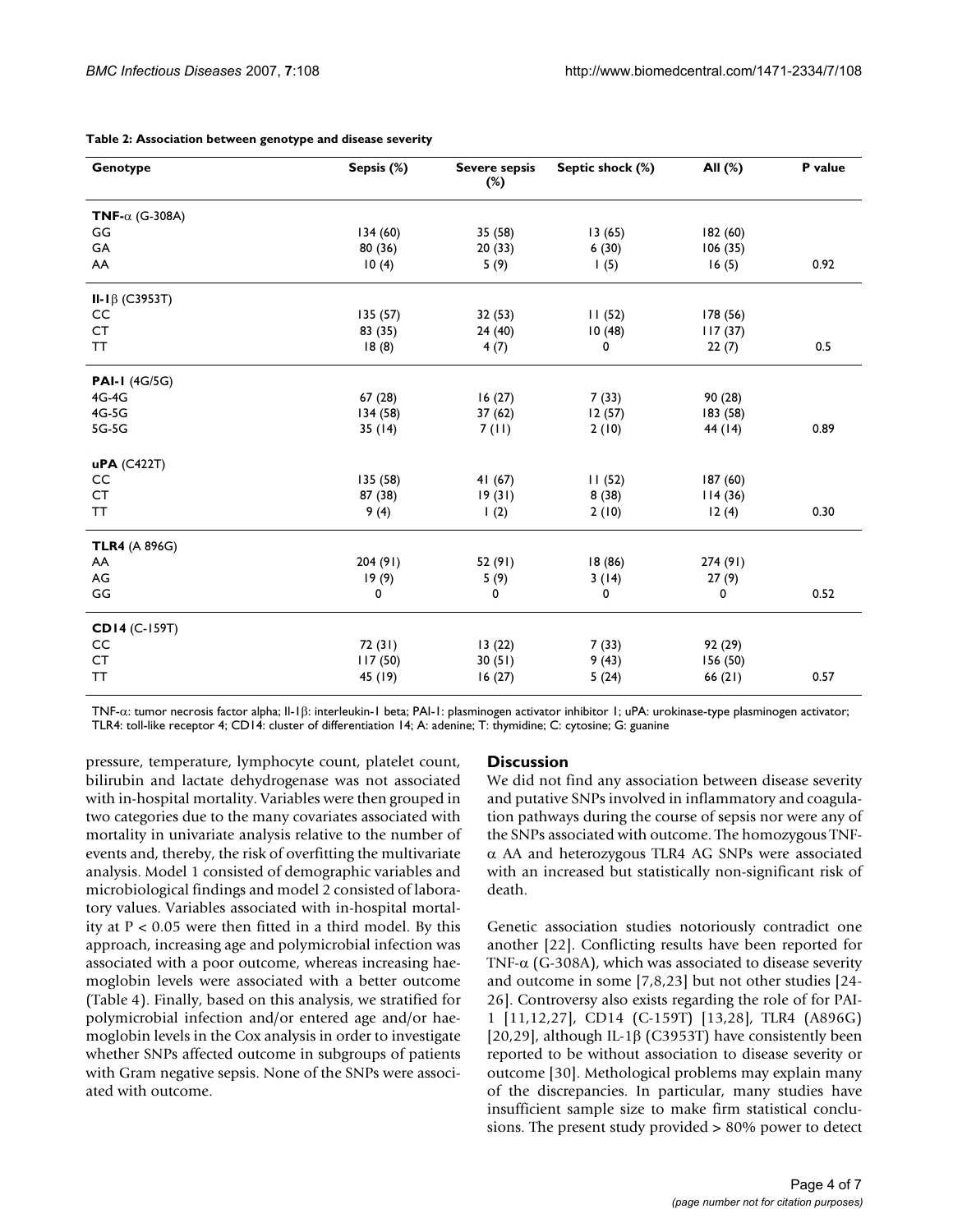| Genotype                   | In-hospital mortality (%) | P value |  |
|----------------------------|---------------------------|---------|--|
| TNF- $\alpha$ (G-<br>308A) |                           |         |  |
| GG                         | 34/182 (19)               |         |  |
| GA                         | 20/106 (19)               |         |  |
| AA                         | 6/16(38)                  | 0.19    |  |
| II-I $\beta$ (C3953T)      |                           |         |  |
| CC                         | 32/178 (18)               |         |  |
| CT                         | 25/117(21)                |         |  |
| TΤ                         | 5/22(23)                  | 0.61    |  |
| <b>PAI-I</b> (4G/5G)       |                           |         |  |
| 4G-4G                      | 15/90(17)                 |         |  |
| 4G-5G                      | 37/183 (20)               |         |  |
| 5G-5G                      | 11/44(25)                 | 0.61    |  |
| <b>uPA</b> (C422T)         |                           |         |  |
| CC                         | 40/187 (21)               |         |  |
| CT.                        | 20/114(18)                |         |  |
| TΤ                         | 2/12(17)                  | 0.86    |  |
| <b>TLR4</b> (A 896G)       |                           |         |  |
| AA                         | 49/274 (18)               |         |  |
| AG                         | 8/27(30)                  |         |  |
| GG                         |                           | 0.11    |  |
| $CDI4$ (C-<br>159T         |                           |         |  |
| CC                         | 18/92 (20)                |         |  |
| CT                         | 33/156 (21)               |         |  |
| тт                         | $11/66$ (17)              | 0.90    |  |

**Table 3: In-hospital mortality according to genotype**

TNF-α: tumor necrosis factor alpha; Il-1β: interleukin-1 beta; PAI-1: plasminogen activator inhibitor 1; uPA: urokinase-type plasminogen activator; TLR4: toll-like receptor 4; CD14: cluster of differentiation 14; A: adenine; T: thymidine; C: cytosine; G: guanine

a 1.5-fold increase in relative risk of death for the heterozygous forms of TNF-α, Il-1β, PAI-1, uPA, and CD14, while a 2.5-fold was necessary to provide 80% power to detect differences associated with the lesser frequent allele frequencies of TLR4. Although, the level of association may be debated, we find 1.5–2.5-fold changes reasonable. The study was, however, underpowered to detect associations with the lesser frequent homozygous TNF- $α$ , IL-1β, uPA and heterozygous TLR4 genotypes. Publication bias may also influence the true genetic association between disease severity and outcome because negative association studies are less likely to be published than studies that find an association. Our negative findings may be due to the fact that our population differs from the previous reported studies showing a positive correlation, e.g. studies of meningococcal disease alone (PAI-1, TLR4 and TNF- $\alpha$ ) and of patients with severe sepsis in intensive care settings (TNF- $\alpha$  and TLR4).



Figure 1

90-day survival from Gram negative sepsis according to disease severity. Log-rank test:  $P = 0.014$ .

Strengths of the present study include the fact that the cohort represents unselected and consecutive patients with Gram negative sepsis. Limitations relate to the sample size because larger samples would detect smaller associations than studied here. Meta-analysis of multiple cohorts could add power to discriminate between potential genetic associations and statistical uncertainties of polymorphisms of genes in the inflammatory and coagulative pathways. Use of novel technologies that permit genome-wide genetic analysis of SNPs and haplotypes will likely be useful in future genetic association studies.

### **Competing interests**

The author(s) declare that they have no competing interests.

### **Authors' contributions**

KMJ, SBL, and ALP developed and performed the genetic analysis. JEO and TB were responsible for conception, design, data collection and statistical analysis. All authors participated in the writing of the manuscript. All authors have read and approved the final version of the manuscript.

#### **Acknowledgements**

Funding: Danish Medical Association Research Fund; Danish Hospital Foundation for Medical Research; Region of Copenhagen, the Faroe Islands and Greenland; Copenhagen Hospital Corporation Research Fund; and the A.P. Møller Foundation for the Advancement of Medical Science.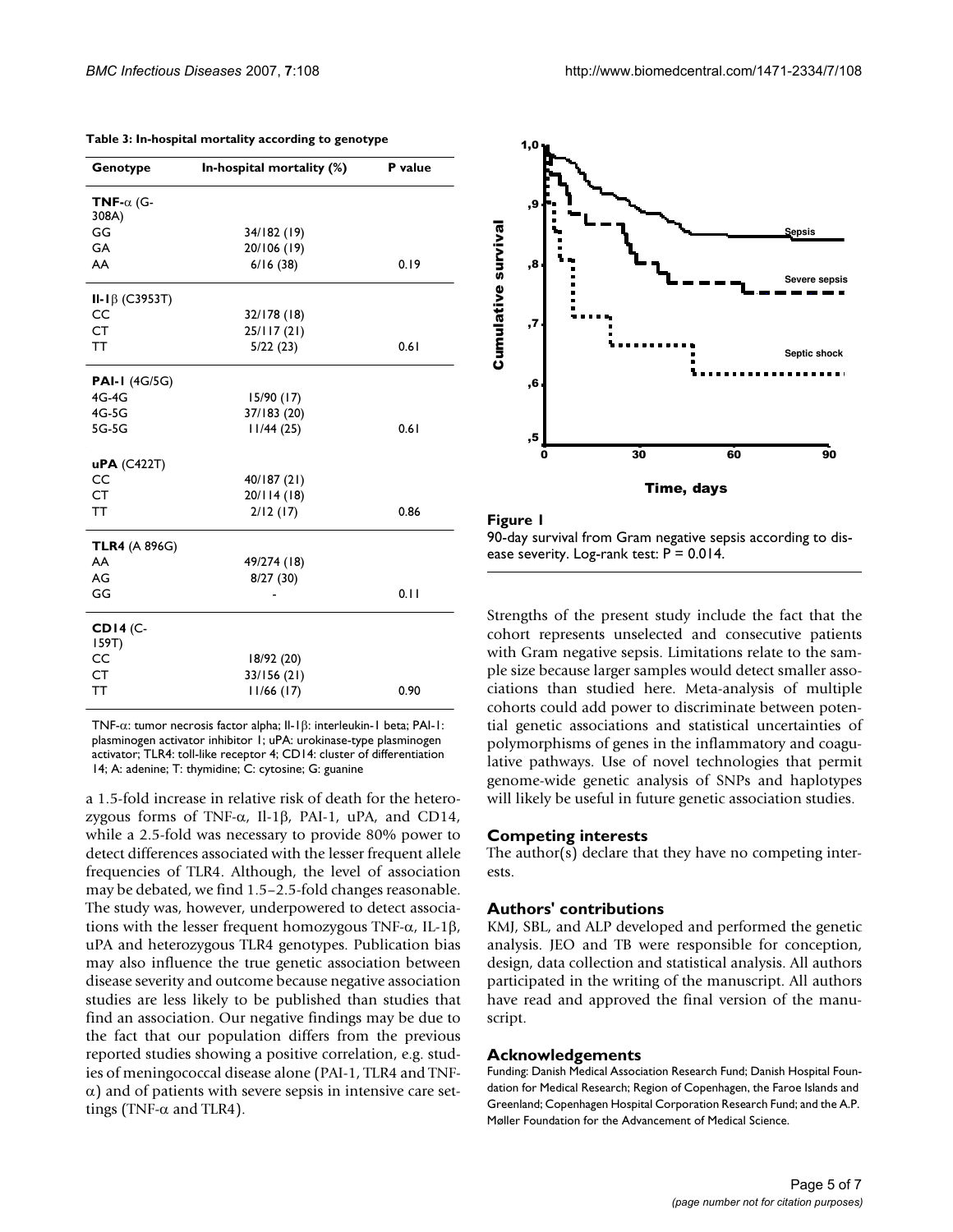**Table 4: Multivariate analysis of factors associated with in-hospital mortality**

|                                                   | Model I             |            | Model 2             |            | Model 3             |            |
|---------------------------------------------------|---------------------|------------|---------------------|------------|---------------------|------------|
| Variable                                          | RR (95% CI)         | P<br>value | RR (95% CI)         | P<br>value | RR (95% CI)         | P<br>value |
| Age, per year increment                           | $1.02$ (1.00-1.04)  | 0.026      |                     |            | $1.02$ (1.00-1.03)  | 0.053      |
| <b>Diseases severity</b>                          |                     |            |                     |            | $\blacksquare$      |            |
| Sepsis                                            | 1.0                 |            |                     |            |                     |            |
| Severe sepsis                                     | $1.25(0.65 - 2.39)$ |            |                     |            |                     |            |
| Septic shock                                      | $1.70(0.48 - 6.05)$ | 0.674      |                     |            |                     |            |
| Intensive care admission                          |                     |            |                     |            |                     |            |
| No                                                | 1.0                 |            |                     |            |                     |            |
| Yes                                               | $2.50(0.85 - 7.42)$ | 0.098      |                     |            |                     |            |
| <b>Polymicrobial infection</b>                    |                     |            |                     |            |                     |            |
| No                                                | 1.0                 |            |                     |            | 1.0                 |            |
| Yes                                               | $3.02$ (1.58-7.41)  | 0.001      |                     |            | $2.52$ (1.27-5.01)  | 0.008      |
| Hemoglobin, per umol/L increase                   |                     |            | $0.71(0.52 - 0.97)$ | 0.031      | $0.70(0.56 - 0.88)$ | 0.002      |
| Leukocyte count, per 10 <sup>9</sup> /mL increase |                     |            | $1.00(0.96 - 1.05)$ | 0.795      |                     |            |
| C-reactive protein, per milligram/L increase      |                     |            | $1.00(0.99 - 1.00)$ | 0.287      |                     |            |
| Urea, per umol/L increase                         |                     |            | $1.02(0.98 - 1.06)$ | 0.234      |                     |            |
| Alanine transferase, per unit/L increase          |                     |            | $0.99(0.98 - 1.00)$ | 0.195      |                     |            |

RR: relative risk; CI: confidence interval

#### **References**

- 1. Martin GS, Mannino GM, Eaton S, Moss M: **[The epidemiology of](http://www.ncbi.nlm.nih.gov/entrez/query.fcgi?cmd=Retrieve&db=PubMed&dopt=Abstract&list_uids=12700374) [sepsis in the United States from 1979 through 2000.](http://www.ncbi.nlm.nih.gov/entrez/query.fcgi?cmd=Retrieve&db=PubMed&dopt=Abstract&list_uids=12700374)** 2003, **348:**1546-1554.
- 2. Bone RC, Balk RA, Cerra FB, Dellinger RP, Fein AM, Knaus WA, Schein RM, Sibbald WJ: **[Definitions for sepsis and organ failure](http://www.ncbi.nlm.nih.gov/entrez/query.fcgi?cmd=Retrieve&db=PubMed&dopt=Abstract&list_uids=1303622) and guidelines for the use of innovative therapies in sepsis. [The ACCP/SCCM Consensus Conference Committee.](http://www.ncbi.nlm.nih.gov/entrez/query.fcgi?cmd=Retrieve&db=PubMed&dopt=Abstract&list_uids=1303622) American College of Chest Physicians/Society of Critical [Care Medicine.](http://www.ncbi.nlm.nih.gov/entrez/query.fcgi?cmd=Retrieve&db=PubMed&dopt=Abstract&list_uids=1303622)** *Chest* 1992, **101:**1644-1655.
- 3. Russell JA: **[Management of sepsis.](http://www.ncbi.nlm.nih.gov/entrez/query.fcgi?cmd=Retrieve&db=PubMed&dopt=Abstract&list_uids=17050894)** *N Engl J Med* 2006, **355:**1699-1713.
- 4. Esmon CT: **[Interactions between the innate immune and](http://www.ncbi.nlm.nih.gov/entrez/query.fcgi?cmd=Retrieve&db=PubMed&dopt=Abstract&list_uids=15364056) [blood coagulation systems.](http://www.ncbi.nlm.nih.gov/entrez/query.fcgi?cmd=Retrieve&db=PubMed&dopt=Abstract&list_uids=15364056)** *Trends Immunol* 2004, **25:**536-542.
- 5. Beutler B, Hoebe K, Du X, Ulevitch RJ: **[How we detect microbes](http://www.ncbi.nlm.nih.gov/entrez/query.fcgi?cmd=Retrieve&db=PubMed&dopt=Abstract&list_uids=12960260) [and respond to them: the Toll-like receptors and their trans](http://www.ncbi.nlm.nih.gov/entrez/query.fcgi?cmd=Retrieve&db=PubMed&dopt=Abstract&list_uids=12960260)[ducers.](http://www.ncbi.nlm.nih.gov/entrez/query.fcgi?cmd=Retrieve&db=PubMed&dopt=Abstract&list_uids=12960260)** *J Leukoc Biol* 2003, **74:**479-485.
- 6. Sorensen TI, Nielsen GG, Andersen PK, Teasdale TW: **[Genetic and](http://www.ncbi.nlm.nih.gov/entrez/query.fcgi?cmd=Retrieve&db=PubMed&dopt=Abstract&list_uids=3347221) [environmental influences on premature death in adult adop](http://www.ncbi.nlm.nih.gov/entrez/query.fcgi?cmd=Retrieve&db=PubMed&dopt=Abstract&list_uids=3347221)[tees.](http://www.ncbi.nlm.nih.gov/entrez/query.fcgi?cmd=Retrieve&db=PubMed&dopt=Abstract&list_uids=3347221)** *N Engl J Med* 1988, **318:**727-732.
- 7. Nadel S, Newport MJ, Booy R, Levin M: **[Variation in the tumor](http://www.ncbi.nlm.nih.gov/entrez/query.fcgi?cmd=Retrieve&db=PubMed&dopt=Abstract&list_uids=8843235) [necrosis factor-a gene promoter region may be associated](http://www.ncbi.nlm.nih.gov/entrez/query.fcgi?cmd=Retrieve&db=PubMed&dopt=Abstract&list_uids=8843235) [with death from meningococcal disease.](http://www.ncbi.nlm.nih.gov/entrez/query.fcgi?cmd=Retrieve&db=PubMed&dopt=Abstract&list_uids=8843235)** *J Infect Dis* 1996, **174:**878-880.
- Mira JP, Cariou A, Grall F, Delclaux C, Losser MR, Heshmati F, Cheval C, Monchi M, Teboul JL, Riche F, Leleu G, Arbibe L, Mignon A, Delpech M, Dhainaut JF: **[Association of TNF2, a TNF-a pro](http://www.ncbi.nlm.nih.gov/entrez/query.fcgi?cmd=Retrieve&db=PubMed&dopt=Abstract&list_uids=10450718)[moter polymorphism, with septic shock susceptibility and](http://www.ncbi.nlm.nih.gov/entrez/query.fcgi?cmd=Retrieve&db=PubMed&dopt=Abstract&list_uids=10450718) [mortality.](http://www.ncbi.nlm.nih.gov/entrez/query.fcgi?cmd=Retrieve&db=PubMed&dopt=Abstract&list_uids=10450718)** *JAMA* 1999, **282:**561-568.
- 9. Pociot F, Molvig J, Wogensen L, Worsaae H, Nerup J: **[A TaqI poly](http://www.ncbi.nlm.nih.gov/entrez/query.fcgi?cmd=Retrieve&db=PubMed&dopt=Abstract&list_uids=1353022)[morphism in the human interleukin-1 beta \(IL-1 beta\) gene](http://www.ncbi.nlm.nih.gov/entrez/query.fcgi?cmd=Retrieve&db=PubMed&dopt=Abstract&list_uids=1353022) [correlates with IL-1 beta secretion in vitro.](http://www.ncbi.nlm.nih.gov/entrez/query.fcgi?cmd=Retrieve&db=PubMed&dopt=Abstract&list_uids=1353022)** *Eur J Clin Invest* 1992, **22:**396-402.
- 10. Walley AJ, Aucan C, Kwiatkowski D, Hill AV: **[Interleukin-1 gene](http://www.ncbi.nlm.nih.gov/entrez/query.fcgi?cmd=Retrieve&db=PubMed&dopt=Abstract&list_uids=14673470) [cluster polymorphisms and susceptibility to clinical malaria](http://www.ncbi.nlm.nih.gov/entrez/query.fcgi?cmd=Retrieve&db=PubMed&dopt=Abstract&list_uids=14673470) [in a Gambian case-control study.](http://www.ncbi.nlm.nih.gov/entrez/query.fcgi?cmd=Retrieve&db=PubMed&dopt=Abstract&list_uids=14673470)** *Eur J Hum Genet* 2004, **12:**132-138.
- 11. Hermans PW, Hibberd ML, Booy R, Daramola O, Hazelzet JA, de Groot R, Levin M: **[4G/5G promoter polymorphism in the plas](http://www.ncbi.nlm.nih.gov/entrez/query.fcgi?cmd=Retrieve&db=PubMed&dopt=Abstract&list_uids=10470700)[minogen-activator-inhibitor-1 gene and outcome of menin](http://www.ncbi.nlm.nih.gov/entrez/query.fcgi?cmd=Retrieve&db=PubMed&dopt=Abstract&list_uids=10470700)[gococcal disease. Meningococcal Research Group.](http://www.ncbi.nlm.nih.gov/entrez/query.fcgi?cmd=Retrieve&db=PubMed&dopt=Abstract&list_uids=10470700)** *Lancet* 1999, **354:**556-560.
- 12. Westendorp RG, Hottenga JJ, Slagboom PE: **[Variation in plasmino](http://www.ncbi.nlm.nih.gov/entrez/query.fcgi?cmd=Retrieve&db=PubMed&dopt=Abstract&list_uids=10470701)[gen-activator-inhibitor-1 gene and risk of meningococcal](http://www.ncbi.nlm.nih.gov/entrez/query.fcgi?cmd=Retrieve&db=PubMed&dopt=Abstract&list_uids=10470701) [septic shock.](http://www.ncbi.nlm.nih.gov/entrez/query.fcgi?cmd=Retrieve&db=PubMed&dopt=Abstract&list_uids=10470701)** *Lancet* 1999, **354:**561-563.
- 13. Gibot S, Cariou A, Drouet L, Rossignol M, Ripoll L: **[Association](http://www.ncbi.nlm.nih.gov/entrez/query.fcgi?cmd=Retrieve&db=PubMed&dopt=Abstract&list_uids=12006789) [between a genomic polymorphism within the CD14 locus](http://www.ncbi.nlm.nih.gov/entrez/query.fcgi?cmd=Retrieve&db=PubMed&dopt=Abstract&list_uids=12006789) [and septic shock susceptibility and mortality rate.](http://www.ncbi.nlm.nih.gov/entrez/query.fcgi?cmd=Retrieve&db=PubMed&dopt=Abstract&list_uids=12006789)** *Crit Care Med* 2002, **30:**969-973.
- 14. Smirnova I, Mann N, Dols A, Derkx HH, Hibberd ML, Levin M, Beutler B: **[Assay of locus-specific genetic load implicates rare Toll](http://www.ncbi.nlm.nih.gov/entrez/query.fcgi?cmd=Retrieve&db=PubMed&dopt=Abstract&list_uids=12730365)[like receptor 4 mutations in meningococcal susceptibility.](http://www.ncbi.nlm.nih.gov/entrez/query.fcgi?cmd=Retrieve&db=PubMed&dopt=Abstract&list_uids=12730365)** *Proc Natl Acad Sci U S A* 2003.
- 15. Fredricks DN, Relman DA: **[Improved amplification of microbial](http://www.ncbi.nlm.nih.gov/entrez/query.fcgi?cmd=Retrieve&db=PubMed&dopt=Abstract&list_uids=9738025) [DNA from blood cultures by removal of the PCR inhibitor](http://www.ncbi.nlm.nih.gov/entrez/query.fcgi?cmd=Retrieve&db=PubMed&dopt=Abstract&list_uids=9738025) sodium** polyanetholesulfonate. J Clin Microbiol 1998, [sodium polyanetholesulfonate.](http://www.ncbi.nlm.nih.gov/entrez/query.fcgi?cmd=Retrieve&db=PubMed&dopt=Abstract&list_uids=9738025) **36:**2810-2816.
- 16. Bruunsgaard H, Benfield TL, Andersen-Ranberg K, Hjelmborg Jv JB, Pedersen AN, Schroll M, Pedersen BK, Jeune B: **[The Tumor Necro](http://www.ncbi.nlm.nih.gov/entrez/query.fcgi?cmd=Retrieve&db=PubMed&dopt=Abstract&list_uids=15271127)[sis Factor Alpha -308G>A Polymorphism Is Associated with](http://www.ncbi.nlm.nih.gov/entrez/query.fcgi?cmd=Retrieve&db=PubMed&dopt=Abstract&list_uids=15271127) [Dementia in the Oldest Old.](http://www.ncbi.nlm.nih.gov/entrez/query.fcgi?cmd=Retrieve&db=PubMed&dopt=Abstract&list_uids=15271127) 52:**1361-1366.
- 17. Margaglione M, Grandone E, Cappucci G, Colaizzo D, Giuliani N, Vecchione G, d'Addedda M, Di MG: **[An alternative method for PAI-](http://www.ncbi.nlm.nih.gov/entrez/query.fcgi?cmd=Retrieve&db=PubMed&dopt=Abstract&list_uids=9066021)[1 promoter polymorphism \(4G/5G\) typing.](http://www.ncbi.nlm.nih.gov/entrez/query.fcgi?cmd=Retrieve&db=PubMed&dopt=Abstract&list_uids=9066021)** *Thromb Haemost* 1997, **77:**605-606.
- 18. Wilson AG, di Giovine FS, Blakemore AIF, Duff GW: **[Single base](http://www.ncbi.nlm.nih.gov/entrez/query.fcgi?cmd=Retrieve&db=PubMed&dopt=Abstract&list_uids=1363876) polymorphism in the human tumour necrosis factor a [\(TNFa\) gene detectable by NcoI restriction of PCR product.](http://www.ncbi.nlm.nih.gov/entrez/query.fcgi?cmd=Retrieve&db=PubMed&dopt=Abstract&list_uids=1363876)** *Hum Mol Genet* 1992, **1:**353.
- 19. Baldini M, Lohman IC, Halonen M, Erickson RP, Holt PG, Martinez FD: **A Polymorphism\* in the 5' flanking region of the CD14 gene [is associated with circulating soluble CD14 levels and with](http://www.ncbi.nlm.nih.gov/entrez/query.fcgi?cmd=Retrieve&db=PubMed&dopt=Abstract&list_uids=10226067) [total serum immunoglobulin E.](http://www.ncbi.nlm.nih.gov/entrez/query.fcgi?cmd=Retrieve&db=PubMed&dopt=Abstract&list_uids=10226067)** *Am J Respir Cell Mol Biol* 1999, **20:**976-983.
- 20. Lorenz E, Mira JP, Frees KL, Schwartz DA: **[Relevance of mutations](http://www.ncbi.nlm.nih.gov/entrez/query.fcgi?cmd=Retrieve&db=PubMed&dopt=Abstract&list_uids=11996613) [in the TLR4 receptor in patients with gram-negative septic](http://www.ncbi.nlm.nih.gov/entrez/query.fcgi?cmd=Retrieve&db=PubMed&dopt=Abstract&list_uids=11996613) [shock.](http://www.ncbi.nlm.nih.gov/entrez/query.fcgi?cmd=Retrieve&db=PubMed&dopt=Abstract&list_uids=11996613)** *Arch Intern Med* 2002, **162:**1028-1032.
- 21. Beqaj SH, Post D, Ryan JM: **[Single-nucleotide polymorphism of](http://www.ncbi.nlm.nih.gov/entrez/query.fcgi?cmd=Retrieve&db=PubMed&dopt=Abstract&list_uids=14686874) [the urokinase-plasminogen activator gene during aging and](http://www.ncbi.nlm.nih.gov/entrez/query.fcgi?cmd=Retrieve&db=PubMed&dopt=Abstract&list_uids=14686874) [transformation of human diploid kidney cell cultures.](http://www.ncbi.nlm.nih.gov/entrez/query.fcgi?cmd=Retrieve&db=PubMed&dopt=Abstract&list_uids=14686874)** In *Vitro Cell Dev Biol Anim* 2003, **39:**343-347.
- 22. Clark MF, Baudouin SV: **[A systematic review of the quality of](http://www.ncbi.nlm.nih.gov/entrez/query.fcgi?cmd=Retrieve&db=PubMed&dopt=Abstract&list_uids=16957907) [genetic association studies in human sepsis.](http://www.ncbi.nlm.nih.gov/entrez/query.fcgi?cmd=Retrieve&db=PubMed&dopt=Abstract&list_uids=16957907)** *Intensive Care Med* 2006, **32:**1706-1712.